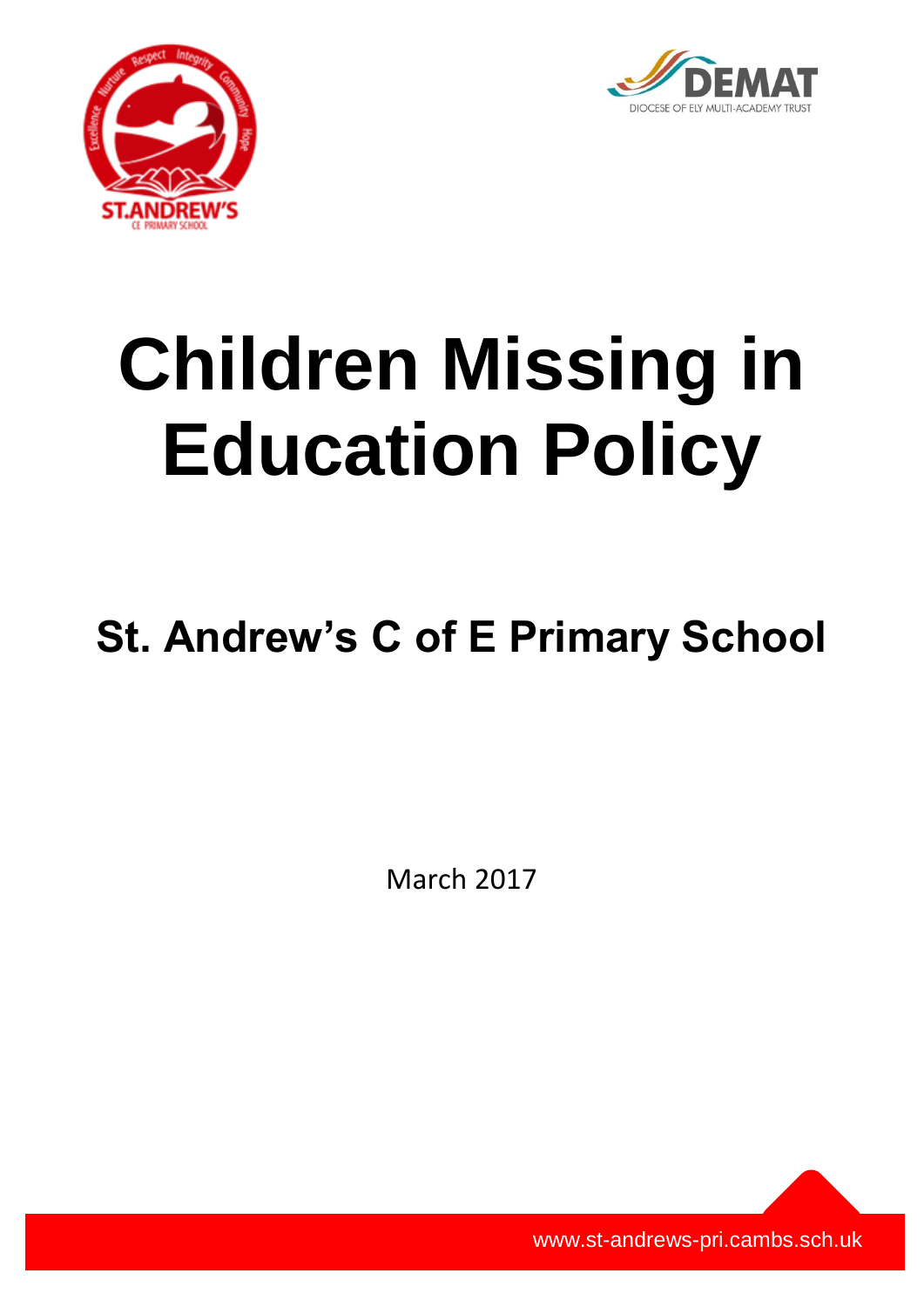# **Guiding Principles**

The safety and welfare of all of our students at St. Andrew's C of E Primary School is our highest priority. The school will follow the procedures laid down by Cambridgeshire Local Authority (LA) together with the guidance contained in 'Keeping Children Safe in Education' 2016 (KCSIE 2016) and 'Children Missing Education' DfE September 2016.

This Missing Children in Education Policy will apply to all students including those students in the Early Years Foundation Stage (EYFS).

# **Introduction**

A child going missing from education, particularly on repeat occasions, is a potential indicator of abuse or neglect, including sexual exploitation and so called 'honour based' violence. Every adult who works at the school has been trained to appreciate that he or she has a key responsibility for helping to keep all of the students safe at all times. This includes the importance of effective information sharing to ensure our children are safe and receiving suitable education. Where staff have concerns that a child is missing from education, this policy should be followed. Every member of our staff who works with children has read Part 1 (including Annex A) of Keeping Children Safe in Education 2016.

# **Providing Information to the Local Authority for standard transitions**

The school recognises its duty to provide information to the LA for standard transitions as requested. The school recognises that there is an overlap with KCSIE 2016 which recognises children missing education as a safeguarding issue particularly when a child leaves with no known destination. The LA can also request information at other nonstandard points, to which the school would provide on request. For Cambridgeshire LA all arrivals and leavers will be reported, at all entry points. Those at the start and end of an academic year will be reported in a CSV file, those at non-standard points will be reported according to the reason for leaving.

# **Students arriving or leaving at a non-standard point or entry to school (Compulsory School Age) - (Non-standard points are those mid-year)**

In the interests of safeguarding children and in order to assist the relevant Local Authority with their duty under section 436A of the Education Act 1996 in identifying children of compulsory school age missing in education (CME), the school will notify the Local Authority if a student joins or leaves, that it is added to or deleted from the school admission register. A child reaches compulsory schools age on or after their fifth birthday. If they turn 5 between 1 January and 31 March, then they are of compulsory school age on 31 March; if they turn 5 between 1 April and 31 August, then they are of compulsory school age on 31 August. If they turn 5 between 1 September and 31 December, then they are of compulsory school age on 31 December. A child continues to be of compulsory school age until the last Friday of June in the school year that they reach sixteen. It is relevant to report those children who leave after an N2 year if we do not believe that they are joining another setting for Reception at compulsory school age.

#### **Leavers**

When a student leaves the school the following information about that student is logged in Pupil Asset:

- future address
- future setting
- reason for leaving/deletion from the admission register (the reason for leaving is selected from a drop down list, that is one of the 15 separate grounds for removing a student as set out in Appendix A of the department of Education advice September 2016 'Children Missing Education'
- date of leaving

A report is then run from Pupil Asset with the following information to submit to Cambridgeshire Local Authority as appropriate to Cambridge LA - [cme@cambridgeshire.gov.uk](mailto:cme@cambridgeshire.gov.uk) [\(admissions@cambridgeshire.gov.uk](mailto:admissions@cambridgeshire.gov.uk) ) (See Appendices for relevant LA forms)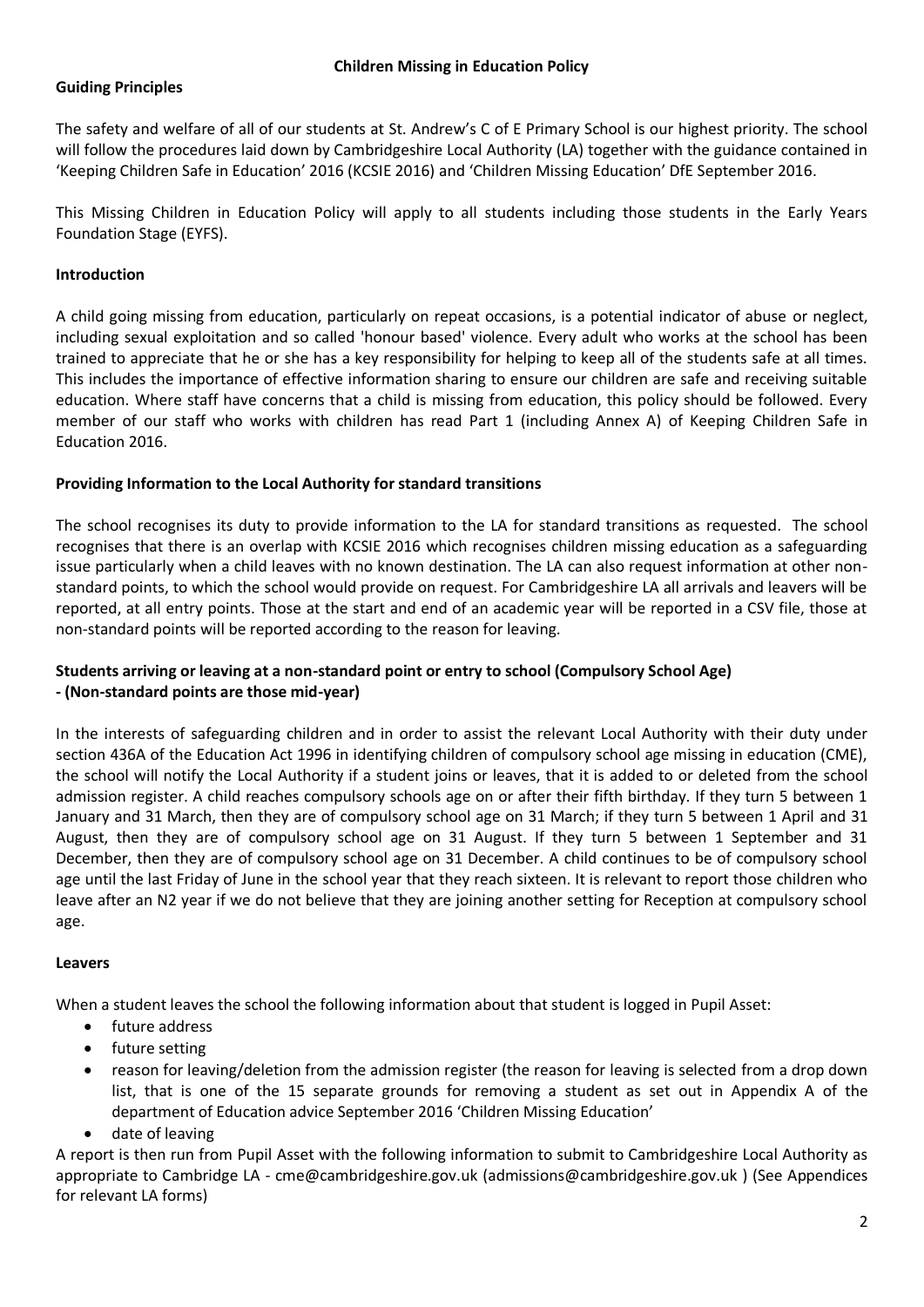- Full name of child
- Gender
- Full name and address of every parent and an indication of which parent the student normally resides with and where a parent notifies a school that the student will live at another address in addition to or instead then the new address, the full name of the parent with whom the student will normally live in future and the date if known
- Telephone number of parent (at least one)
- Future address with date of commencement
- Future setting and date of commencement
- reason for leaving/deletion from the admission register (the reason for leaving is selected from a drop down list, that is one of the 15 separate grounds for removing a student as set out in Appendix A of the Department of Education advice September 2016 'Children Missing Education' (see Appendix 1)
- Date of leaving

In relation to deletions from the register, the school recognises that the duty arises as soon as the grounds for deletion are met and in any event before deleting the student's name. This information is shared with the relevant county as this information is logged at the end of term but within 5 days of the deletion.

# **Arrivals**

When a child starts at the school, at a non-standard entry point, the school will notify the LA within 5 days of the entry on the admission register to Cambridge LA - cme@cambridge.gov.uk. A notification of a list of names will be sent at the start of each academic year when there is often a greater intake. Thereafter notifications will be made as the need arises throughout the year.

The school will provide all details contained in the admissions register for the new student which should be up to date on the first day that the child starts at the school. (See appendix 4)

# **Students failing to attend on the first day of school**

All new students are placed on the School's admission register at the beginning of the first day on which the School has agreed that the student will attend the School. If a child fails to attend on the agreed date and no other reason has been given, staff must inform the Headteacher without delay. The Headteacher will notify the local authority, having investigated the absence after 10 days.

Where there are changes affecting the child (including a change of address or school), these will be reflected in the admission register. This will assist the School and external agencies when making enquiries to locate any missing children.

# **Significant Absence from School** - duty to report

The school will inform the LA of any student who fails to attend school regularly, or has been absent without the school's permission for a continuous period of 10 school days or more. It is the role of the Headteacher to monitor prolonged absences with the support of office staff.

Where a student has been continuously absent with authorisation for a period of not less than 20 school days (and there are no reasonable grounds to believe the student is unwell or unable to attend because of any unavoidable cause), and the school and local authority have failed, following reasonable enquiry (according to Children Act 2004), to ascertain where the student is, the school may delete the student's name from the admission register. The school will inform the LA of such deletion no later than the time at which the student's name is deleted from the register. If during the enquiry there is reason to believe that a child may be at risk of significant harm a referral would be made to social services having consulted the relevant LA threshold document. (See the School's Safeguarding and Child Protection Policy)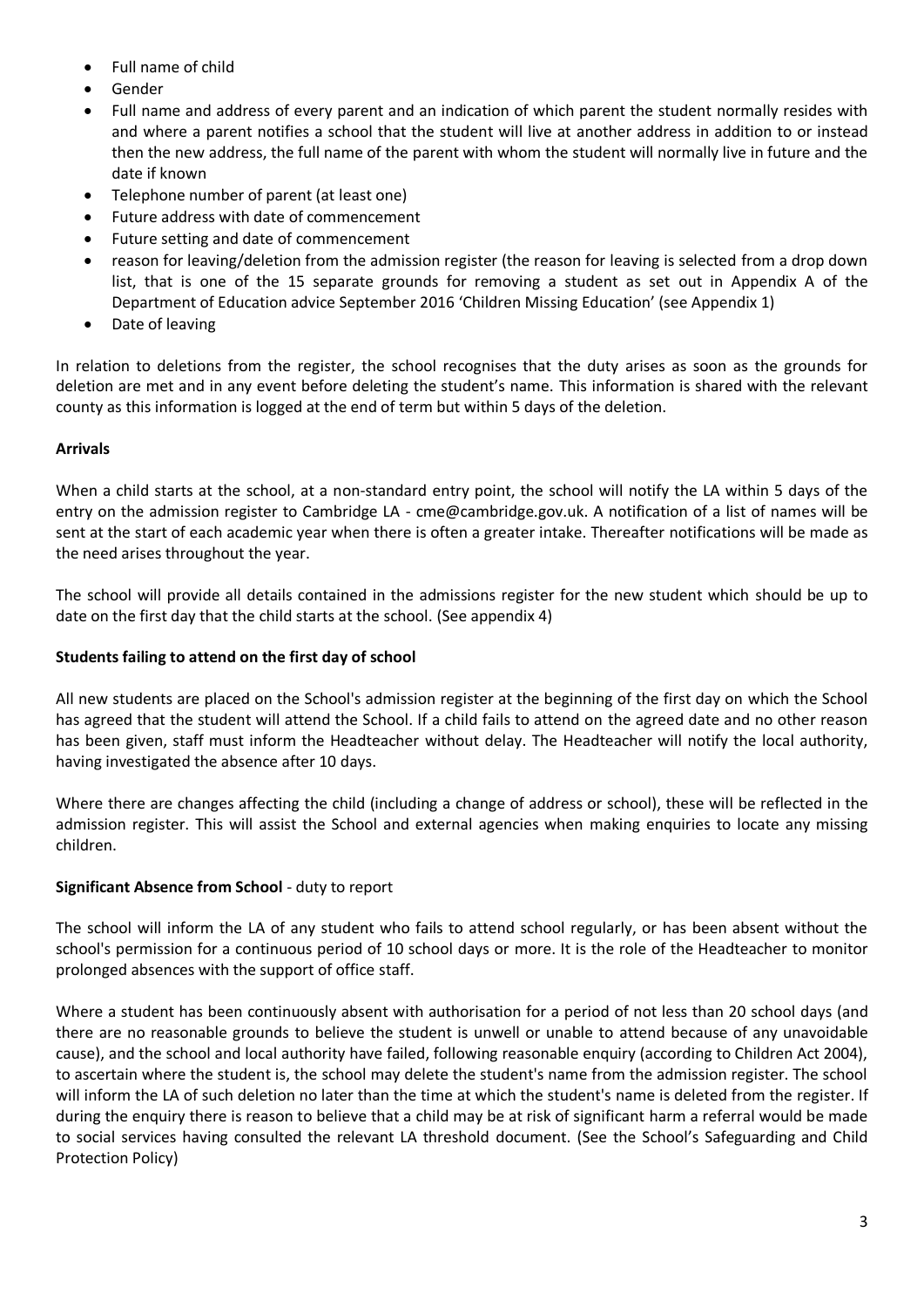The school also recognises its wider reporting duties following deletions from the admission register, in accordance with the Education (Pupil Registration) (England) Regulations 2006 (as amended), to help identify children who are missing education and/or otherwise at risk of harm. As part of Foundation's duty to safeguard children any unexplained absences should be investigated.

# **Changes to the Admissions Register**

In order to maintain the admissions register up to date and accurate the school request that parents should check the current details held for them once a year and remind parents to notify the school office of any changes to their details. If student's parents change address then the school will record, as required:

- The full name of the parent with whom the student will live
- The new address
- The date from when it is expected the student will live at this address

# **Pupil Supervision**

Our student supervision procedures describe:

- The arrangements for children arriving at school and leaving the premises at the end of the day.
- The qualifications of our staff and the arrangements for supervising the children whilst they are in school
- The arrangements for registering the children in both morning and afternoon. We take a register of students during the morning and afternoon sessions. Parents are responsible for notifying the school if their child is absent for any reason via phone or email to the relevant school office. The school will always contact the parent if the child fails to arrive at school without an explanation.
- The physical security measures which prevent unsupervised access to or exit from the building
- The supervision of the playground and the physical barriers that separate it from the rest of the school
- The enhanced supervisory arrangements for outings

We review these procedures regularly (at least once a year) in order to satisfy ourselves that they are robust and effective. All new staff receive a thorough induction into the importance of effective supervision of very young children and read Part 1 of the DfE's 'Keeping Children Safe in Education' 2016 guidance.

# **Related Policies:**

Safeguarding and Child Protection Policy Staff Code of Conduct Missing Child in School Policy

# **Appendices:**

- 1. 15 Grounds for deleting a pupil from the school register/roll
- 2. Local Authority Contact Information
- 3. Local Authority Contact Details
- 4. The Leavers Spreadsheet Headings for required information
- 5. Request for Local Authority (CAMBs) Education Welfare Intervention
- 6. (CAMBs LA) Deletion from register destination confirmed form
- 7. Parental request to remove their child/children from the school roll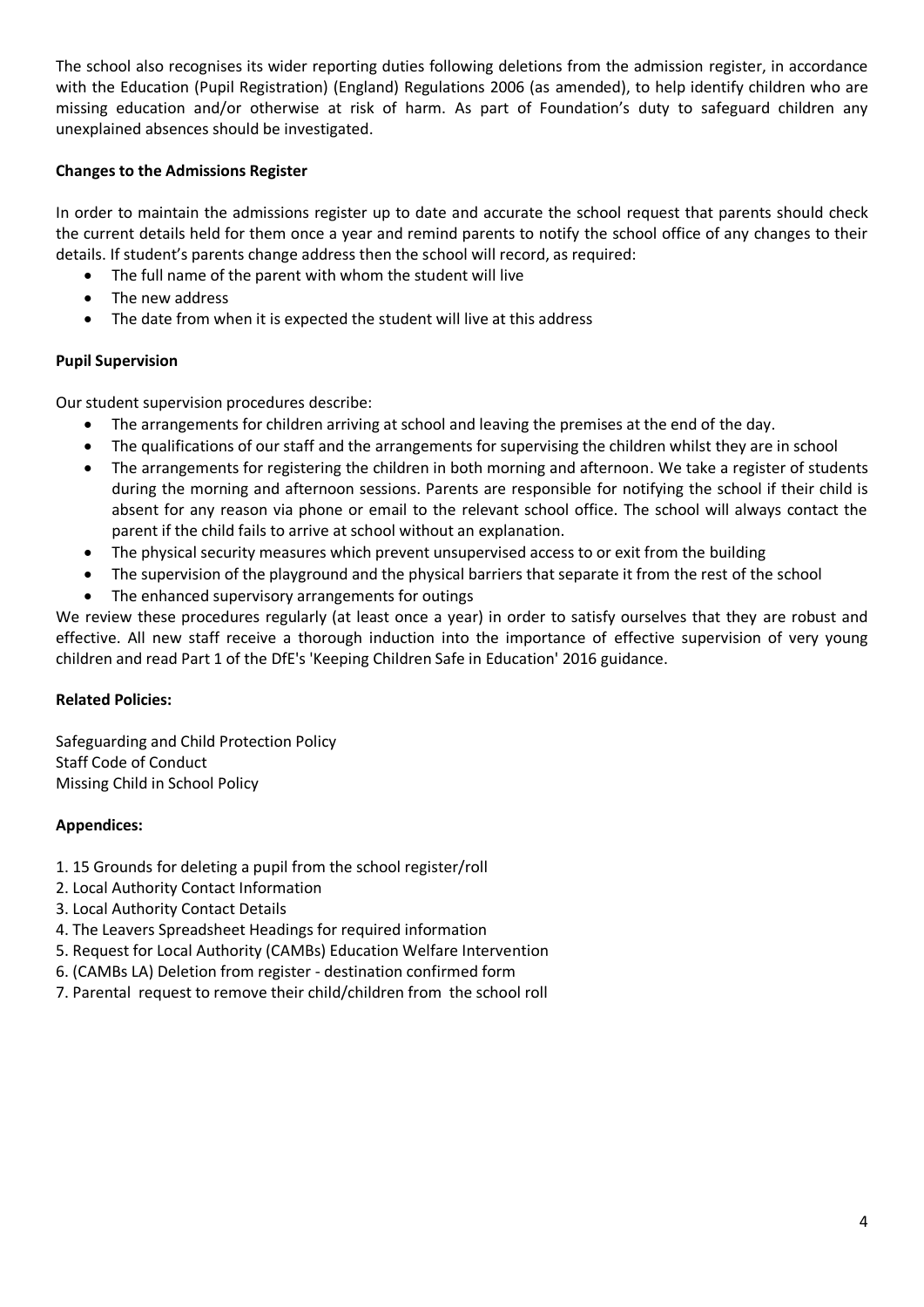# Appendix 1: **Grounds for deleting a student from the school admission register**

Grounds for deleting a student of compulsory school age from the school admission register set out in the Education (Pupil Registration) (England) Regulations 2006, as amended

- 1 8(1)(a) where the student is registered at the school in accordance with the requirements of a school attendance order, that another school is substituted by the local authority for that named in the order or the order is revoked by the local authority on the ground that arrangements have been made for the child to receive efficient full-time education suitable to his age, ability and aptitude otherwise than at school.
- 28(1)(b) except where it has been agreed by the proprietor that the student should be registered at more than one school, in a case not falling within sub-paragraph (a) or regulation 9, that he has been registered as a student at another school.
- 3 8(1)(c) where a student is registered at more than one school, and in a case not falling within subparagraph (j) or (m) or regulation 9, that he has ceased to attend the school and the proprietor of any other school at which he is registered has given consent to the deletion.
- $48(1)(d)$  in a case not falling within sub-paragraph (a) of this paragraph, that he has ceased to attend the school and the proprietor has received written notification from the parent that the student is receiving education otherwise than at school.
- 5 8(1)(e) except in the case of a boarder, that he has ceased to attend the school and no longer ordinarily resides at a place which is a reasonable distance from the school at which he is registered.
- $\bullet$  6 8(1)(f) in the case of a student granted leave of absence in accordance with regulation 7(1A), that:
	- $\circ$  the student has failed to attend the school within the ten school days immediately following the expiry of the period for which such leave was granted;
	- $\circ$  the proprietor does not have reasonable grounds to believe that the student is unable to attend the school by reason of sickness or any unavoidable cause; and
	- o the proprietor and the local authority have failed, after jointly making reasonable enquiries, to ascertain where the student is.
- $78(1)(g)$  that he is certified by the school medical officer as unlikely to be in a fit state of health to attend school before ceasing to be of compulsory school age, and neither he nor his parent has indicated to the school the intention to continue to attend the school after ceasing to be of compulsory school age.
- 8 8(1)(h) that he has been continuously absent from the school for a period of not less than twenty school days and
	- o at no time was his absence during that period authorised by the proprietor in accordance with regulation 6(2);
	- $\circ$  the proprietor does not have reasonable grounds to believe that the student is unable to attend the school by reason of sickness or any unavoidable cause; and
	- $\circ$  the proprietor of the school and the local authority have failed, after jointly making reasonable enquiries, to ascertain where the student is.
- 9 8(1)(i) that he is detained in pursuance of a final order made by a court or of an order of recall made by a court or the Secretary of State, that order being for a period of not less than four months, and the proprietor does not have reasonable grounds to believe that the student will return to the school at the end of that period.
- 10  $8(1)(i)$  that the student has died.
- 11  $8(1)(k)$  that the student will cease to be of compulsory school age before the school next meets and—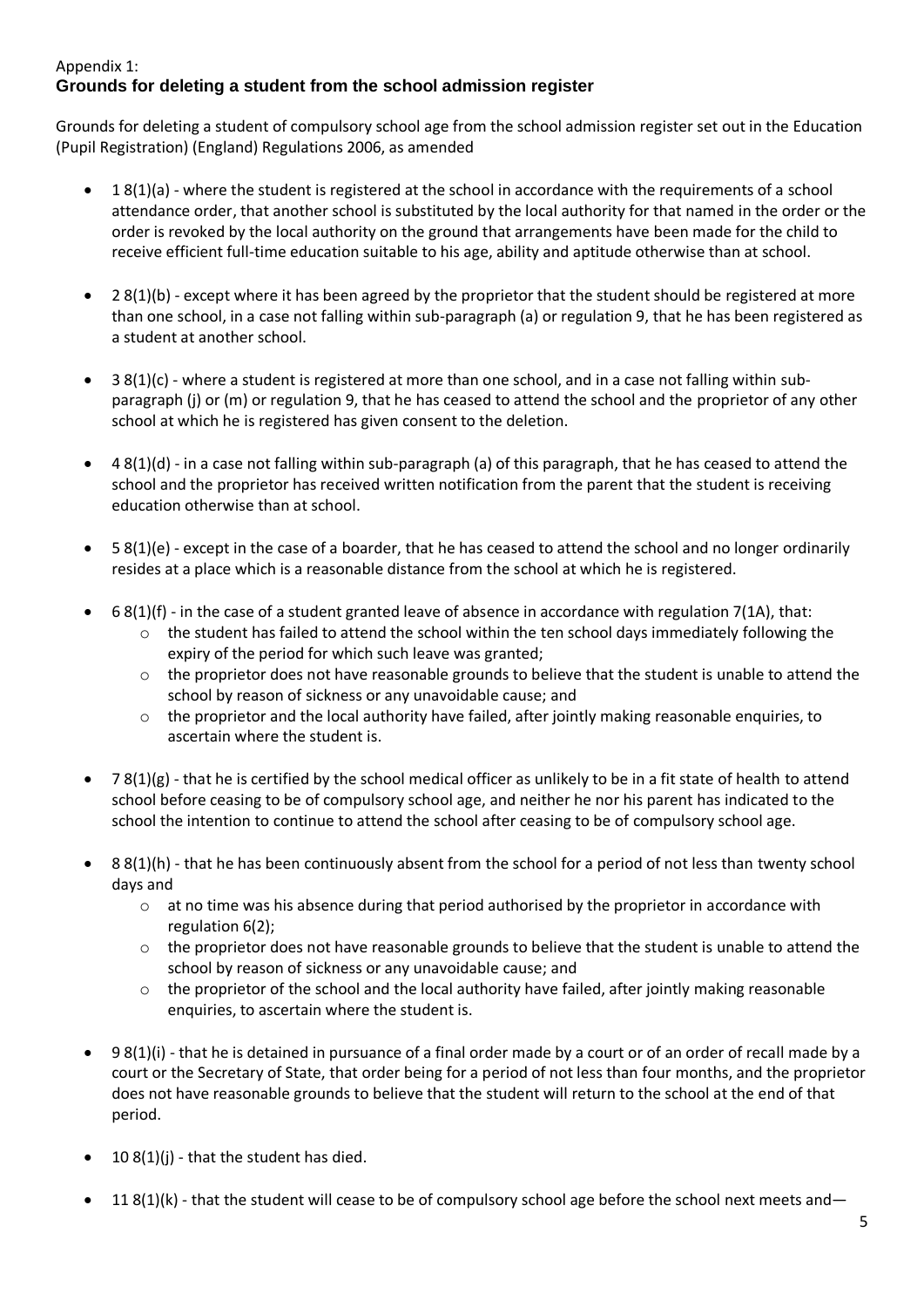- o the relevant person has indicated that the student will cease to attend the school; or
- o the student does not meet the academic entry requirements for admission to the school's sixth form.

12  $8(1)(l)$  - in the case of a student at a school other than a maintained school, an Academy, a city technology college or a city college for the technology of the arts, that he has ceased to be a student of the school.

13 8(1)(m) - that he has been permanently excluded from the school.

 $14 8(1)(n)$  - where the student has been admitted to the school to receive nursery education, that he has not on completing such education transferred to a reception, or higher, class at the school.

15  $8(1)(o)$  - where-

- the student is a boarder at a maintained school or an Academy;
- charges for board and lodging are payable by the parent of the student; and
- those charges remain unpaid by the student's parent at the end of the school term to which they relate.

# Appendix 2: **Cambridgeshire Local Authority information:**

Karen Beaton - County Attendance and Behaviour Manager, Education Office, March Business Centre, Dartford Road, March, PE15 8AN

If you are aware of the student's destination and have confirmation of the new educational placement **and** that the student has started at the new provision, the school is required to complete the Deletion from School Register - Destination Confirmed Form (Independent Schools) and send to CME@cambridgeshire.gov.uk

In all other cases where a school is unaware of the student's destination and/or the student or the student and families whereabouts - this also includes those students who fail to transfer to statutory education from nursery school, then a referral should be made to the Local Authority for Education Welfare Intervention, after the school has made initial investigation to the student's whereabouts. The CME Request for LA EWO Intervention Form (Independent Schools) should be completed and sent to CME@cambridgeshire.gov.uk

When a parent elects to home educate it is the school, not the parent who has a legal duty to notify the relevant LA and Cambridgeshire requires the 'EHE School Deregistration Form' to be completed and sent, along with a copy of the signed parent letter, to the Elective Home Education Office at ElectiveHome.Education@cambridgeshire.gov.uk

#### Appendix 3: **Local Authority contacts**

Cambridgeshire Local Area Designated Officer (LADO or DO) Tel no: 01223 727967 Cambridgeshire Education Child Protection Advice line Tel no: 01223 703800 Cambridgeshire Direct Contact Centre (Social Care) 0345 045 5203 Cambridgeshire emergency Duty team (out of hours) Tel: 01733 234724

# Appendix 4 **The Leavers Spreadsheet Headings for required information…**

# **For the student:**

- Full Name Date of
- Birth
- Gender UPN Name of Last
- School
- Attended
- Name of School Transferring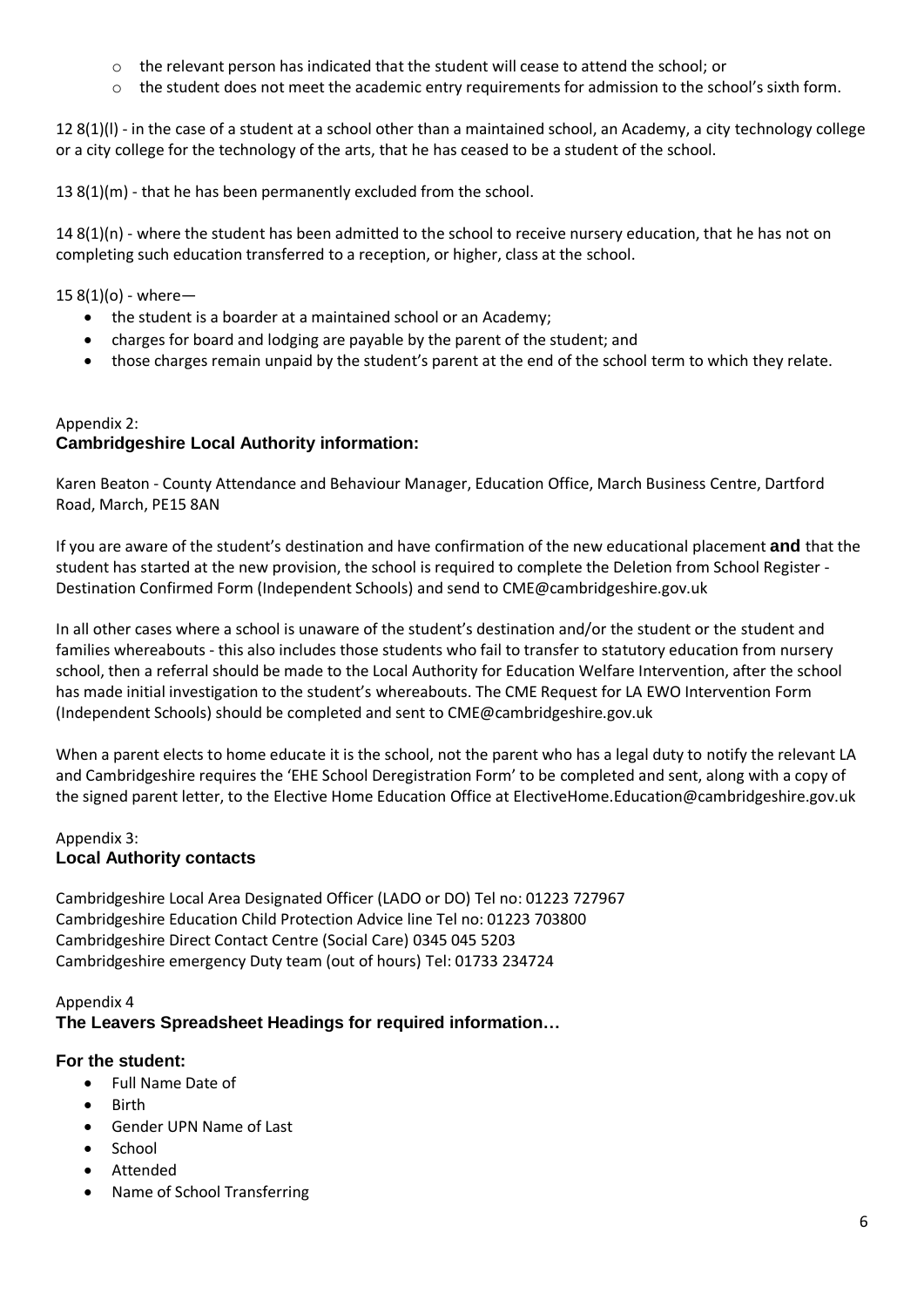To

# **For parent 1:**

- Title First
- Name
- Last
- Name
- Relationship House
- Name/
- Number
- Street Town County Post
- Code
- Phone
- Number

# **For parent 2:**

- Title First
- Name
- Last
- Name
- Relationship House
- Name/
- Number
- Street Town County Post
- Code
- Phone
- Number

# **Referrer: (Who completes the spreadsheet)**

- Name of School Name of Referrer Position in School
- **•** Email Address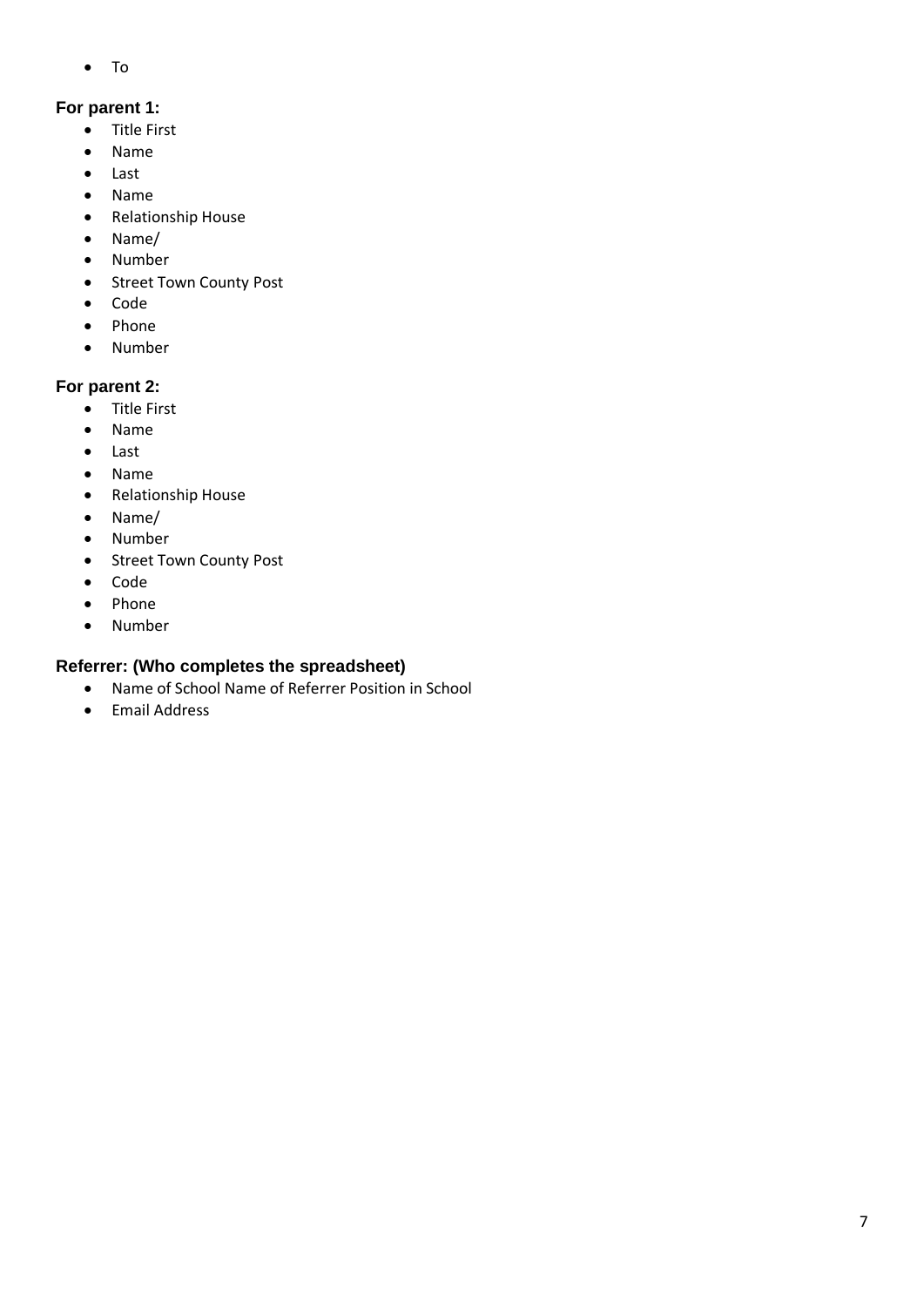

#### **CHILDREN MISSING FROM EDUCATION**

#### **REQUEST FOR EDUCATION WELFARE INTERVENTION**

#### **Referrals should be made within 10 days.**

# **PLEASE NOTE: IF THERE IS SOCIAL CARE INVOLVEMENT OR CHILD PROTECTION THEN THE EWO AND THE LINKED SOCIAL WORKER SHOULD BE INFORMED IMMEDIATELY**

| Name of child/children:                   |  |
|-------------------------------------------|--|
| Dob(s):                                   |  |
| <b>Name of School:</b>                    |  |
| Last known address:                       |  |
| Full name of Parents/Guardian name        |  |
| contact numbers:                          |  |
| <b>Emergency Contact numbers and full</b> |  |
| names:                                    |  |
| Does the family have a CAF?               |  |
| Is there social care involvement or child |  |
| protection?                               |  |
| Investigations already undertaken by      |  |
| school (i.e. phone calls, home visits,    |  |
| letters):                                 |  |
| Additional Information i.e. other family  |  |
| links                                     |  |

**Name:**

**Role:**

**Signed:**

**Date:**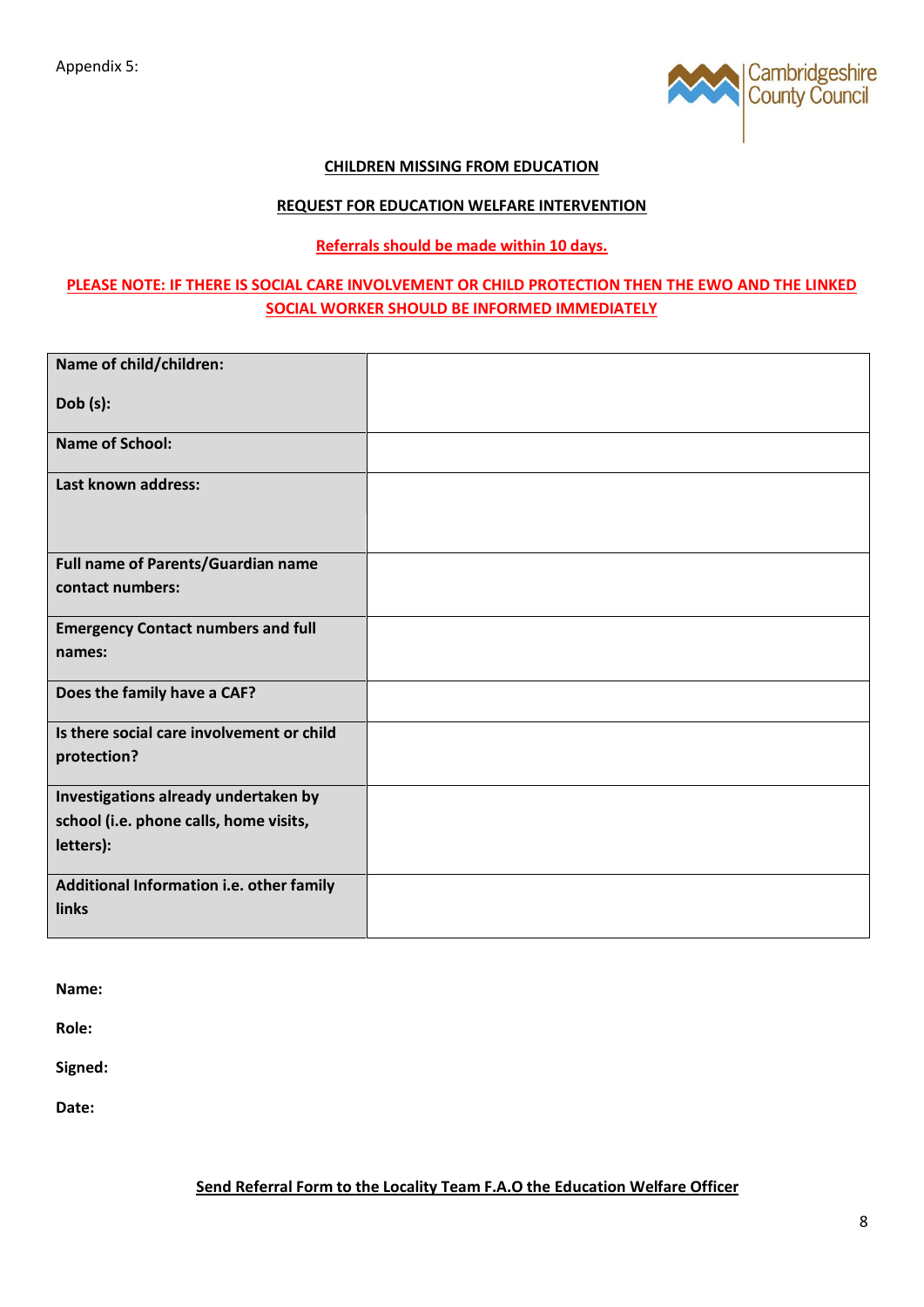Appendix 6:



# **Deletion from register - destination confirmed form**

**Name of child/children:**

**Dob (s):**

**UPN:** 

**School:**

**Date taken off roll:**

**Destination:**

| <b>Registered at another</b> | Forwarding Address, if known:                                                     |
|------------------------------|-----------------------------------------------------------------------------------|
| school                       | Name and address of forwarding school:                                            |
|                              | Start date:                                                                       |
|                              | Upload CTF onto forwarding school via S2S website (if Independent school mark the |
|                              | destination as mmm, mmmm)                                                         |
| <b>Moving abroad</b>         | Country and contact address:                                                      |
|                              | Upload CTF onto the S2S website and mark the destination as mmm, mmmm)            |

**I have confirmed the destination of the child stated above:**

**Name:**

**Role:** 

**Signed: Date:**

**Email form to: cme@cambridgeshire.gov.uk**